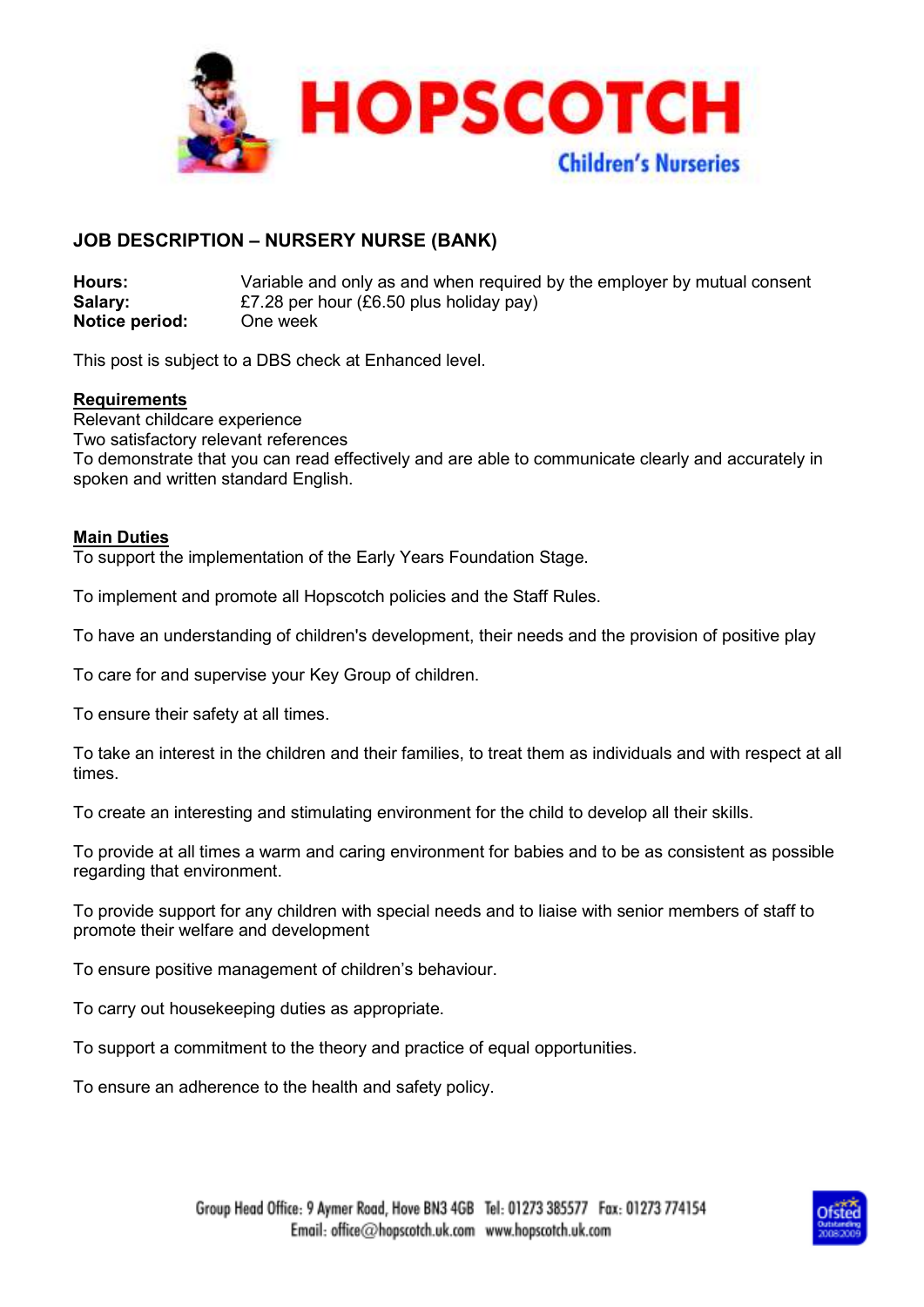

To support senior members of staff to put appropriate Child Protection procedures into practice.

To ensure that all information pertaining to Hopscotch, its operation, children, staff and parents remains confidential.

To support all co-ordinators eg, senco and equal opportunities, in their duties.

To be able to think and act quickly in a stressful or emergency situation, and to be aware of the correct procedures.

To work as part of that team and contribute positively to the staff team.

To go about your duties with a positive and enthusiastic attitude - to be organised, efficient, confident, hardworking and conscientious.

To promote at all times good relations between staff members, parents and children, and at all times promote the good name and ethos of Hopscotch.

To cover any staff responsibilities as appropriate at the request of the Manager, particularly taking into account that unforeseen situations can occur when looking after children, and that the child's care and welfare is paramount at all times.

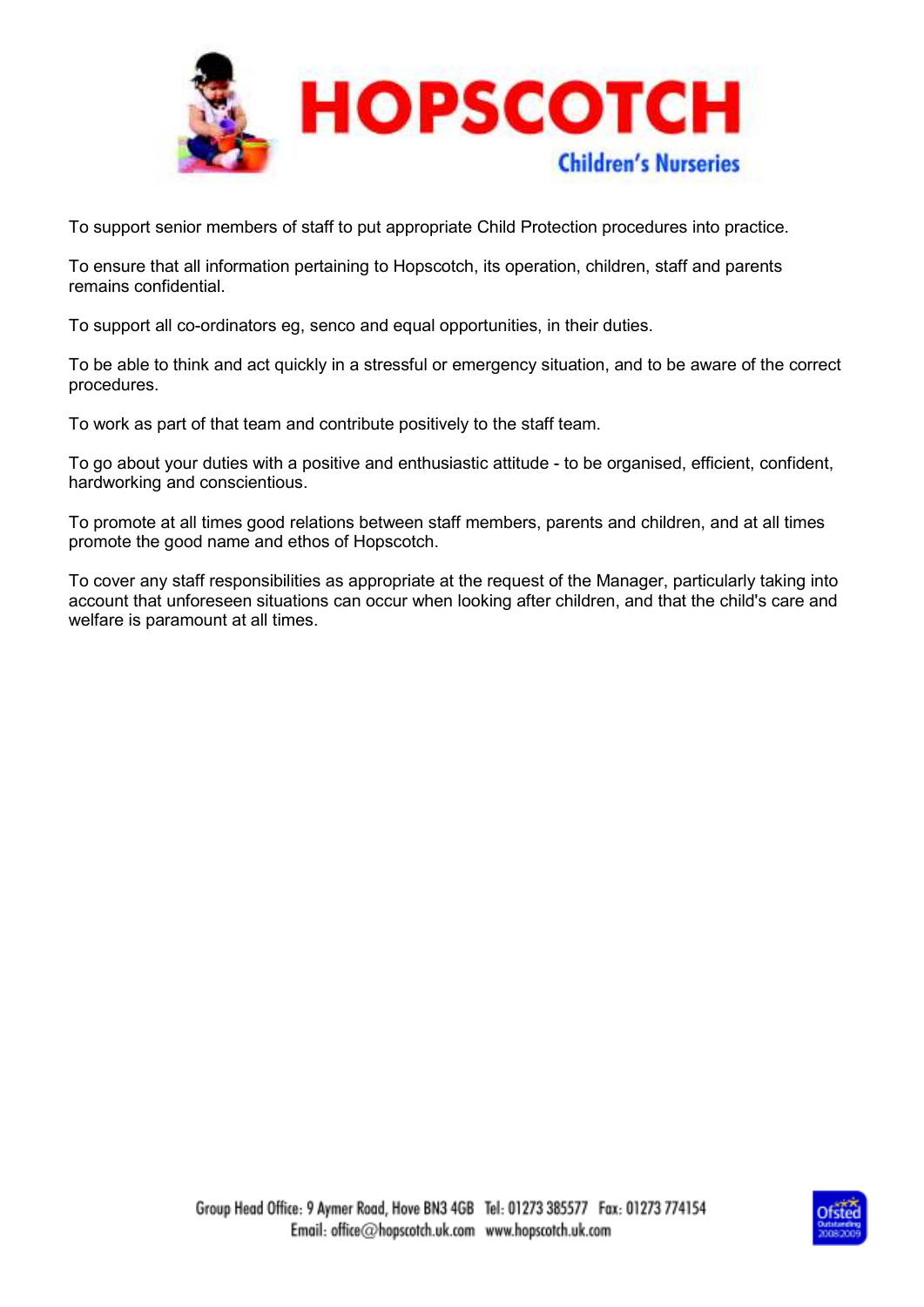

# **NURSERY NURSE (UNQUALIFIED) - PERSON SPECIFICATION**

## **Essential**

A willingness to gain relevant qualifications, if appropriate.

A basic understanding of children's development, their needs and the provision of positive play.

A commitment to the theory and practice of equal opportunities.

An awareness of health and safety issues relating to the provision of play.

An ability to carry out light physical duties to include lifting babies and children, housekeeping tasks and setting up the learning environment.

An ability to work on own initiative .

An ability to communicate effectively with parents and build a relationship of trust with them.

To possess a reasonable standard of literacy and the ability to write reports as appropriate.

A willingness to learn the policies and procedures of Hopscotch and to abide by the staff rules.

A willingness to adhere to the Hopscotch dress code.

A willingness to work as part of and contribute positively to the staff team.

A willingness to attend staff meetings, training courses and nursery parent's evenings as appropriate.

To possess a level of fitness to enable the lifting and handling of children and some equipment, the execution of light housekeeping duties and the ability to use a variety of cleaning products and personal protective equipment.

## **Desirable**

Relevant skills for working with groups of children aged 0 - 5 years.

First Aid certificate

Food Hygiene certificate